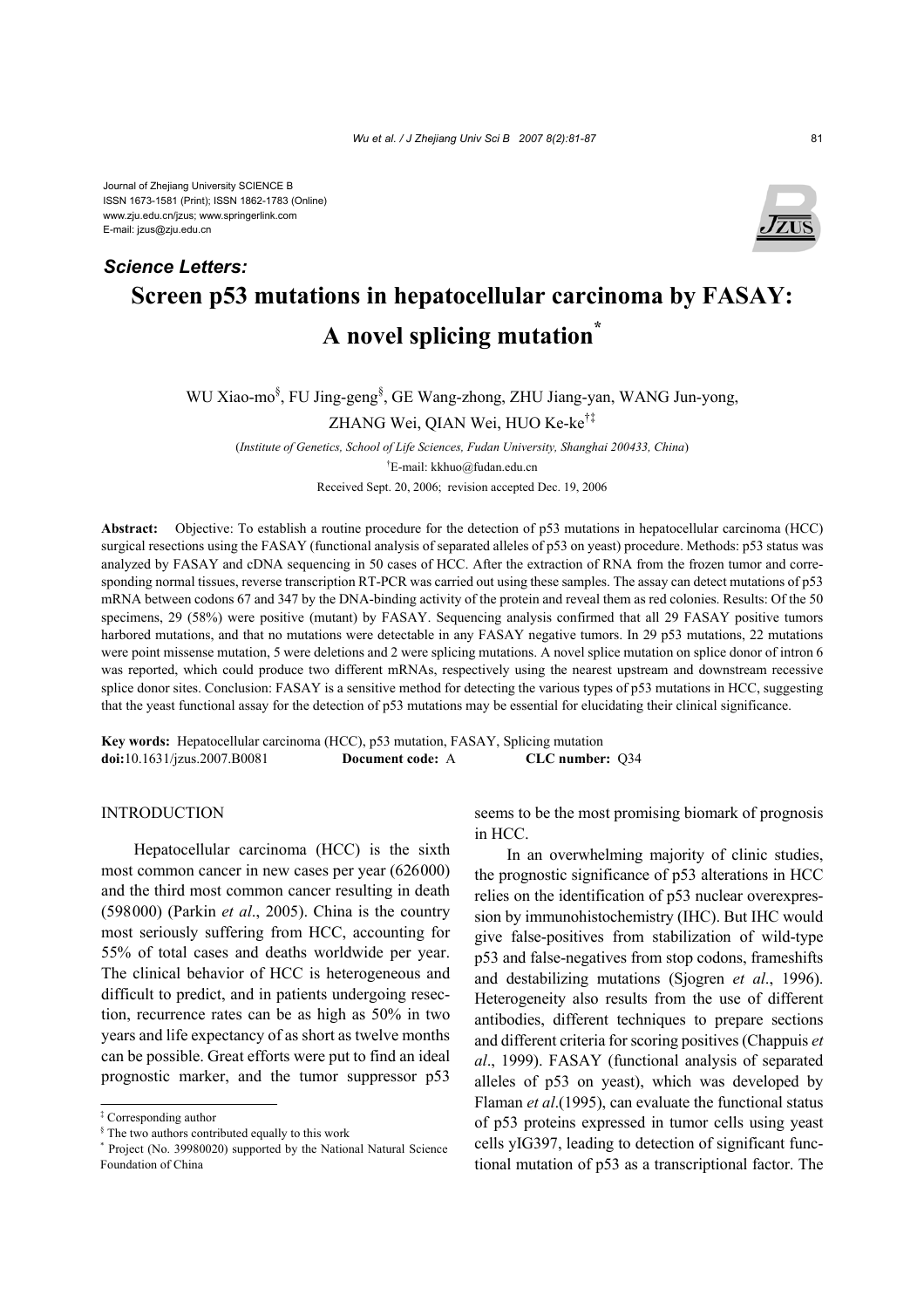genotype of yIG397 is *MATa ade2-1 leu2-3*, *112trp1-1his3-11*, *15can1-100ura3-1 URA3* 3×RGC:: p*CYC*::*ADE2*, contains an integrated plasmid with the *ADE2* open reading frame under the control of a p53-responsive promoter on *URA3* site.

In this study, we tested the fidelity of FASAY scoring p53 status of analyzed samples and investigated p53 mutations in HCC.

#### MATERIALS AND METHODS

## **Sample collection**

Fifty patients who underwent surgical resection for primary HCC at the affiliated Eastern Hepatobiliary Surgery Hospital of the Second Military Medical University between 2002 and 2003 entered this study. Cases with preoperative radiation or chemotherapy and liver recurrence were not selected. All patients underwent a complete resection of liver tumor. In each case, fragments of the tumor and corresponding normal tissue were obtained and partly immediately snap frozen in liquid nitrogen and stored at −80 °C until further testing for p53 transcriptional activity to prevent degradation of RNA. The remaining material tumor was formalin fixed and paraffin embedded for pathological evaluation. Anatomopathologic evaluation of the paraffin-embedded tumor specimens was determined stage according to Edmondson classifications.

## **RNA extraction and cDNA synthesis**

Total RNA was extracted using the total RNA isolation kit (Watson, Shanghai, China) according to the manufacture's recommendations of 5~10 mg of tissue ground with a microfuge pestle. The quality of the RNA was visually estimated by the presence of the 18S and 28S rRNA bands upon electrophoresis with ethidium bromide stain.

The RNA was reverse transcribed, using MMLV reverse transcriptase (Promega, Shanghai, China), into single stranded cDNA using an oligop (dT) primer. The reaction was incubated at 65 °C for 5 min, and iced 5 min to allow the primer to anneal and then at 42 °C for 60 min for reverse transcription. To minimize interference with subsequent applications, the MMLV reverse transcriptase was then denatured by heating at 75 °C for 15 min. The reaction products were stored at −80 °C.

#### **Amplification of p53 cDNA by PCR**

The p53 cDNA was amplified by PCR using the following primers (Invitrogen, Shanghai, China). Human specific primers P3: 5'-ATT-TGA-TGC-TGT-CCC-CGG-ACG-ATA-TTG-AA(S)C-3', P4: 5'-ACC-CTT-TTT-GGA-CTT-CAG-GTG-GCT-GG A-GT(S)G-3', where (S) represents a phosphorothioate linkage.

PCR was performed for 35 cycles of 94 °C for 30 s, 65 °C for 60 s and 72 °C for 60 s using a thermal cycler that had been preheated to 95 °C. The PCR mix was allowed a final extension at 72 °C. Two microlitres of the cDNA reaction product was amplified in 20 µl of Pfu buffer (Strategene, Shanghai, China) plus 1.25 units of Pfu DNA polymerase, 100 ng of primers, 10% dimethyl sulphoxide, and 50 mol/L dNTPs. PCR controls included (1) negative control incubation without template DNA and (2) positive controls included plasmids pLS76 known to contain the p53 cDNA sequence.

PCR reaction product  $(5 \mu l)$  was then run on a 1.5% agarose gel, alongside a molecular weight marker, to check the PCR product.

#### **Vector preparation for transformation of yeast**

The plasmid pRDi22 (Waridel *et al*., 1997) was obtained from Dr. R. Iggo (I.S.R.E.C. Switzerland). One microgram of plasmid was cut by restriction digest using *Stu*I and *Hin*dIII. The linearised vector was then dephosphorylated using calf intestinal alkaline phosphatase (Takara, Shanghai, China) at 37 °C for 30 min. The linearised vector was gel purified using the gel DNA isolation kit (Vitagene, Shanghai, China) and redissolved in TE buffer (pH 8.3). Yeast transformation and growth. The yeast strain yIG397 was obtained from Dr. R. Iggo (I.S.R.E.C. Switzerland) and was routinely cultured on complete medium (yeast extract, peptone, dextrose: YEPD), supplemented with adenine at 10×excess concentration (200 g/ml), to avoid selection of spontaneous suppressors of the endogenous *ade2* locus. The resulting colonies were all white. Any red colonies would have been discarded.

## **Transformation of competent cells**

The TE/LiAc/PEG method (Gietz *et al*., 1992) was used to make the yeast competent, and was also used for the transformation. Linearised vector DNA (50 ng), 5 µl of PCR product, 5 µl ssDNA (10 mg/ml)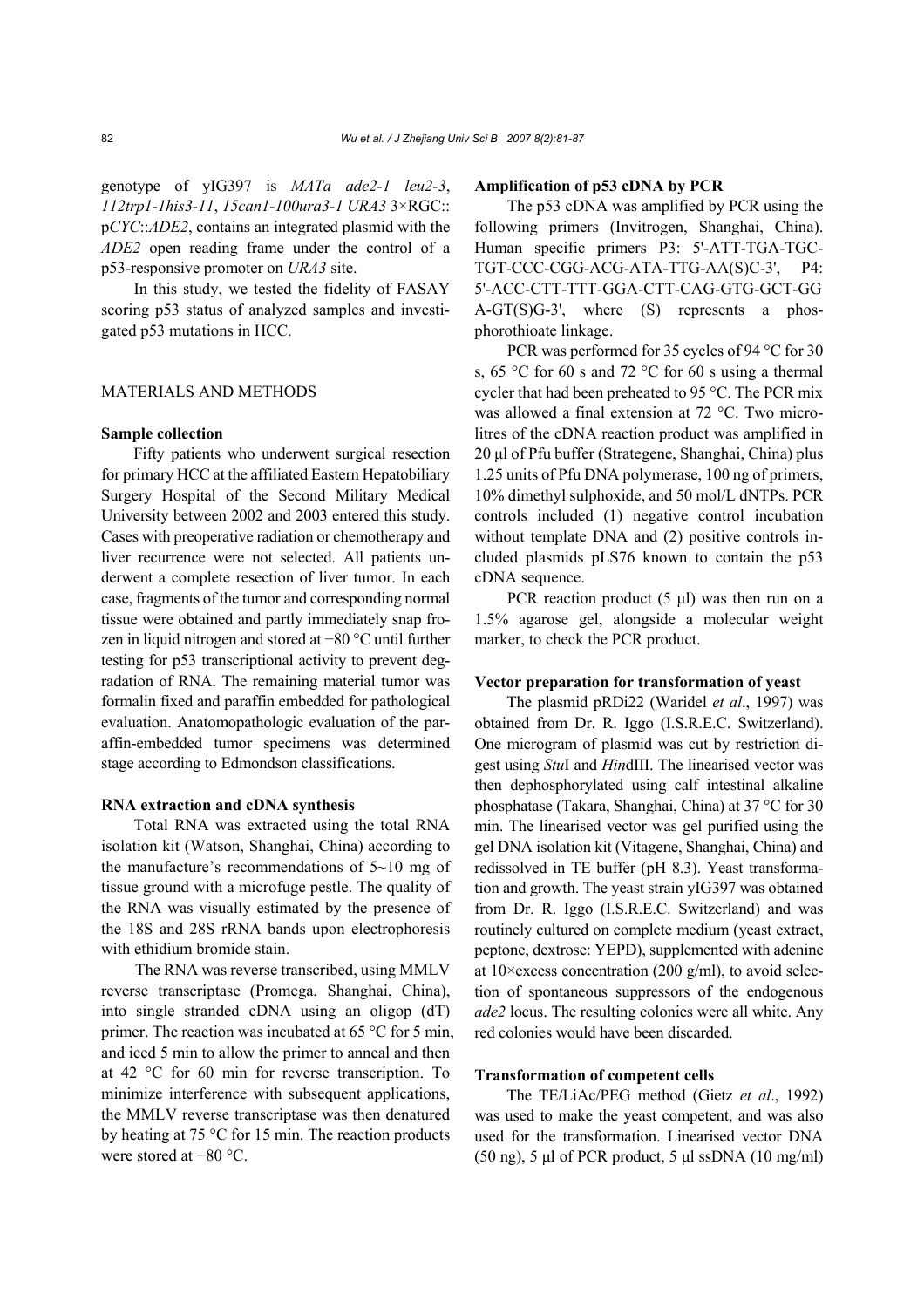(Sangon, Shanghai, China) were used for the transformation. The components were mixed by vortexing vigorously. The cells were then incubated for 30 min at 30 °C, and again vortexed at 15 min intervals during the incubation, then heat-shocked for 15 min at 40 °C. Cells (100 µl) were plated on synthetic minimal media minus leucine, left to grow for 2~4 d at 30 °C, and the number and colour of the yeast colonies were noted. Control transfections included transfection with linear vector only, pLS76 whole vector only, and PCR product only. Untransfected cells were also grown on leucine plus and leucine minus media. PCR products from plasmids with known p53 status i.e. wild-type and known mutants were also transfected.

#### **Sequence analysis**

Sequencing analysis was carried out using automated ABI 3730 apparatus (Applied Biosystems, Shanghai, China). cDNA, synthesized by the polymerase chain reaction protocol described above, was directly sequenced using the following oligonucleotide primers: 5'-ATT-TGA-TGC-TGT-CCC-CGG-ACG-ATA-TTG-AAC-3', 5'-TAC-TCC-CCT-GCC-CTC-AAC-AAG-ATG-3', 5'-TTG-CGT-GTG-GAG-TAT-TTG-ATG-AC-3', and 5'-ACC-TTT-TTG-ACT-TCA-GGT-GCT-GGA-GTG-3' in both directions. The cycle sequencing reactions were carried out using Taq Dye Deoxy Terminator Cycle Sequencing kit according to the manufacturer's protocol. Plasmid containing p53 cDNA, recovered from single red yeast colonies, was similarly sequenced following this protocol. For each patient sample, 5 colonies were sequenced.

## **RESULTS**

## **Determination of the production of RT-PCR for p53 gene**

The production of PCR using P3, P4 as primers and vector pLS76 (Flaman *et al*., 1995) as template, which had the wild-type p53 gene CDS, was about 1 kb fragment. The result of RT-PCR coming from the tumor and corresponding normal tissues is shown in Fig.1.

# **Identification of p53 statues in tumors and corresponding normal tissue**

*Ade2*<sup>−</sup> cells grown on medium contained limiting



**Fig.1 RT-PCR products of p53 gene**  Mark: DL2000 (TaKaRa); 1~8: Different tissue samples respectively; +: pLS76 as positive control;  $-$ : ddH<sub>2</sub>O as negative control

adenine turned red because of the accumulation of an intermediate in adenine metabolism. The strain used for assessing p53 status of yIG397 carrying a reporter with a p53-binding site ribosomal gene cluster (RGC) upstream of the *ADE2* gene. When the yeast was transfected with the cDNA from a wild-type p53 gene, the yeast cells express *ADE2*, and grow normally as white colonies on minimal synthetic defined agar. Cells transfected with the cDNA from a mutant tumour, failed to transactivate the *ADE2* gene and grow to form red colonies. The p53 status can be easily determined by the color of transfected yeast cells (Fig.2). But the percentage of yeasts transfected with wild-type cDNA was not 100% white clones, and there were generally  $\leq$ 10% red colonies as background due to PCR-induced point mutations, alternative splicing of intron 9 affecting the p53 carboxy-terminus. p53 was considered as wild type when  $\leq 10\%$  of red or pink colonies were detected (negative FASAY). Above this cutoff value, the FASAY was considered positive. The activity of the p53 mutant was determined by the color of at least 300 colonies per strain. Using this criterion, 50 of the tumors tested contained 29 mutant p53 (58%).

The FASAY results of the corresponding normal tissue varied from 5% to 20% (the data of each sample were not shown). Considering that the tumors tissue may be mixed into the neighboring normal tissue, another cutoff value (25%) was used in the tumor corresponding normal tissues. But according to this cutoff value, no positive FASAY was screened. Though p53 249<sup>Ser</sup> mutation induced by aflatoxin B1 (AFB1) (Bressac *et al*., 1991) could be detected in the normal hepatic tissue surrounding tumor or even the patients without HCC (Kirk *et al*., 2000; Huang *et al*., 2003), in these tissues FASAY positive samples were not examined.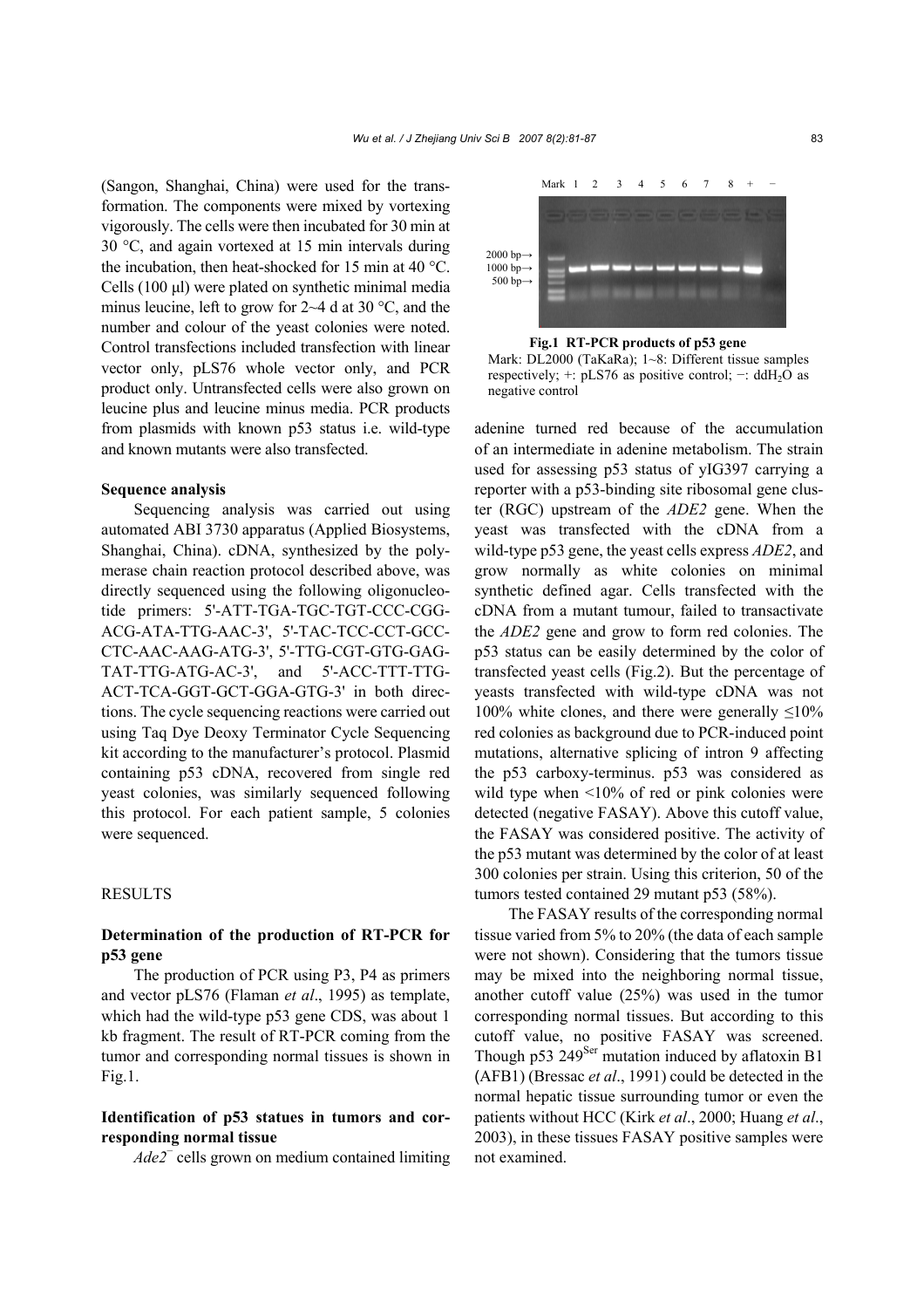#### **Sequencing the mutations in p53**

Sequencing of plasmids rescued from red yeast colonies showed that 22 mutations were point missense mutation, 2 were frameshift deletion mutations, 3 was in-frame deletion and 2 were splicing mutations (Table 1). The hotspot mutation  $249<sup>Ser</sup>$  that occurred 11 times in this study, accounted for 37.9% in total mutations.

In the 5 deletion mutations, the sample T2 (deletion of T in 124 codon) and T8 (deletion of A in 62 codon) both caused frameshifts and premature truncation of p53 translation at codon 168 and 121 respectively; the mutations of the sample T5, T26, T45 all caused in-frame deletion, missing several amino acids in final proteins.

For the two splicing mutations, in the sample T9, as the splice donor site of intron 6 AG mutated into TG (Fig.3a), there existed two different splicing products: one that used the nearest upstream AG as splice donor had been inserted 49 bp sequence of 6 intron into the final mRNA (Fig.3a); the other that used the nearest downstream AG as splice donor therefore deleted a 47 bp sequence of 7 exon in mRNA (Fig.3b); both of them caused premature truncation of proteins, stopping at codon 243 and 246. In 6 clones randomly chosen for sequencing, 5 of them were the first splicing forms and only one was the second splicing form, suggesting that the upstream one may be more preferable for splicing than the downstream one. In another sample T4, the entire exon 8 was skipped, which was reported before (Holmila *et al*., 2003).

## DISCUSSION

The p53 gene mutation is one of the commonest genetic alterations found in human cancers. The majority of these mutations are missense point mutations that are scattered along the entire p53 gene (MIM191170). The high degree of heterogeneity of p53 mutations and their heterogeneous distribution





The percent in the brackets is ratio of the red clones to total clones on the plate



**Fig.3 The electropherograms of different splicing products detected in the tumor T9. (a) The first splicing product in T9 which used upstream recessive splice donor AG in 6 intro in T9, the mutant splice donor site is shown by the arrow; (b) The secondary splicing products in T9 which used downstream recessive splice donor AG in 7 exon**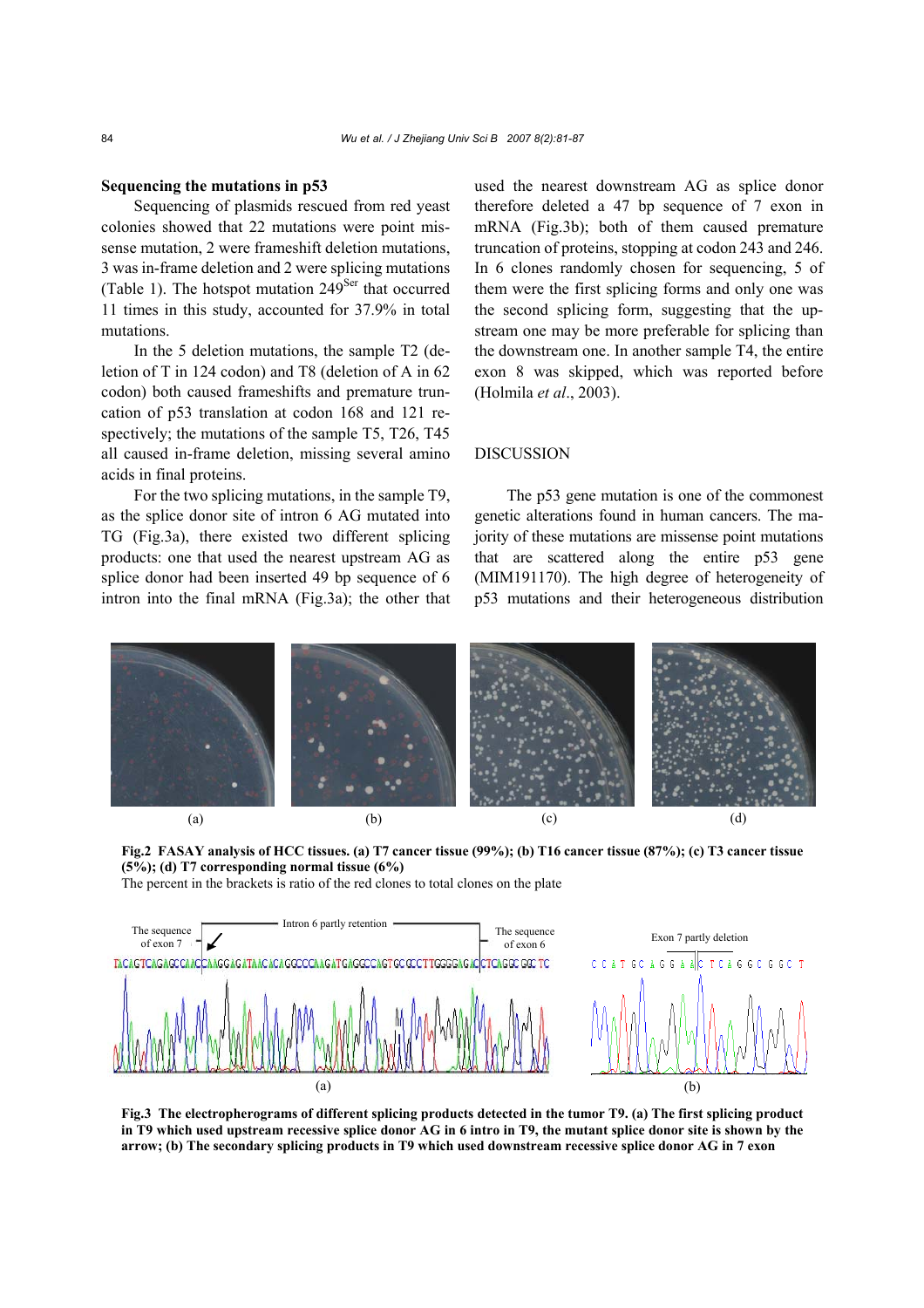| No.                                                                                                                                                                            | Age/sec | Stage $a$    | <b>HBV</b>      | FASAY $(\%)^b$           | p53 statue <sup>c</sup> | DNA sequence              | Consequence                    |
|--------------------------------------------------------------------------------------------------------------------------------------------------------------------------------|---------|--------------|-----------------|--------------------------|-------------------------|---------------------------|--------------------------------|
| Wild type                                                                                                                                                                      |         |              |                 |                          |                         |                           |                                |
| T <sub>3</sub>                                                                                                                                                                 | $49/M$  | $\rm III$    | $^{+}$          | $\sqrt{5}$               | WT                      |                           |                                |
| T <sub>6</sub>                                                                                                                                                                 | $58/M$  | $\rm III$    | $^{+}$          | 9                        | WT                      |                           |                                |
| T11                                                                                                                                                                            | 55/M    | Ш            | $^{+}$          | 10                       | WT                      |                           |                                |
| T12                                                                                                                                                                            | 56/M    | $\rm III$    | $^{+}$          | 10                       | WT                      |                           |                                |
| T14                                                                                                                                                                            | 58/M    | Ш            | $^{+}$          | $\mathbf{9}$             | WT                      |                           |                                |
| T15                                                                                                                                                                            | 59/M    | $\rm III$    | $^{+}$          | 10                       | WT                      |                           |                                |
| T18                                                                                                                                                                            | 62/M    | Ш            | $^{+}$          | $\tau$                   | WT                      |                           |                                |
| T19                                                                                                                                                                            | 63/M    | $\rm III$    | $^{+}$          | 10                       | WT                      |                           |                                |
| <b>T20</b>                                                                                                                                                                     | 54/M    | $\mathbf{I}$ | -               | 6                        | WT                      |                           |                                |
| T <sub>21</sub>                                                                                                                                                                | $57/F$  | $\rm II$     | $^{+}$          | $\,$ $\,$                | WT                      |                           |                                |
| T <sub>24</sub>                                                                                                                                                                | 80/M    | I            |                 | 3                        | WT                      |                           |                                |
| T <sub>25</sub>                                                                                                                                                                | 36/M    | I            | $^{+}$          | $\overline{4}$           | WT                      |                           |                                |
| <b>T30</b>                                                                                                                                                                     | 47/F    | $\rm II$     |                 | 4                        | WT                      |                           |                                |
| T33                                                                                                                                                                            | 69/M    | $\rm II$     |                 | 9                        | WT                      |                           |                                |
| T34                                                                                                                                                                            | $57/M$  | $\rm II$     | $^{+}$          | 10                       | WT                      |                           |                                |
| T37                                                                                                                                                                            | $84/M$  | $\rm II$     |                 | $\mathfrak{Z}$           | WT                      |                           |                                |
| <b>T38</b>                                                                                                                                                                     | 42/M    | $\rm II$     | $^{+}$          | $\overline{\mathcal{L}}$ | WT                      |                           |                                |
| T41                                                                                                                                                                            | 47/M    | Ι            | $^{+}$          | $\mathfrak{Z}$           | WT                      |                           |                                |
| T44                                                                                                                                                                            | 65/M    | $\rm II$     | $^{+}$          | $\overline{7}$           | WT                      |                           |                                |
| T48                                                                                                                                                                            | 75/M    | I            | $^{+}$          | $\overline{c}$           | WT                      |                           |                                |
| T49                                                                                                                                                                            | 56/M    | I            |                 | 9                        | WT                      |                           |                                |
| <b>T50</b>                                                                                                                                                                     | 40/M    | I            | $^{+}$          | 7                        | WT                      |                           |                                |
| Missense mutation                                                                                                                                                              |         |              |                 |                          |                         |                           |                                |
| T <sub>1</sub>                                                                                                                                                                 | $50/M$  | III~V        |                 | 93                       | M                       | 747 $G \rightarrow T$     | 249 $R \rightarrow S$          |
| T7                                                                                                                                                                             | 50/M    | $\rm III$    | $^{+}$          | 99                       | M                       | 747 $G \rightarrow T$     | 249 $R \rightarrow S$          |
| T10                                                                                                                                                                            | 65/F    | $\rm III$    | $^{+}$          | 97                       | $\mathbf M$             | 736 $A \rightarrow G$     | 246 $M \rightarrow V$          |
| T13                                                                                                                                                                            | 57/M    | $\rm III$    | $^{+}$          | 92                       | M                       | 157 $G \rightarrow T$     | 157 $V \rightarrow F$          |
| T <sub>16</sub>                                                                                                                                                                | 60/M    | $\rm III$    | $^{+}$          | 87                       | M                       | 747 $G \rightarrow T$     | 249 $R \rightarrow S$          |
| $\rm T17$                                                                                                                                                                      | 61/M    | $\rm III$    | $^{+}$          | 68                       | M                       | 747 $G\rightarrow T$      | 249 $R \rightarrow S$          |
| T <sub>22</sub>                                                                                                                                                                | 37/M    | $\mathbf I$  | $^{+}$          | 97                       | $\mathbf M$             | 747 $G \rightarrow T$     | 249 $R \rightarrow S$          |
| T <sub>23</sub>                                                                                                                                                                | 63/M    | I            |                 | 58                       | M                       | 584 T $\rightarrow$ A     | 195 I $\rightarrow$ N          |
| T <sub>27</sub>                                                                                                                                                                | 55/M    | $\rm II$     | $^{+}$          | 65                       | M                       | 747 $G \rightarrow T$     | 249 $R \rightarrow S$          |
| <b>T28</b>                                                                                                                                                                     | 50/M    | I            | $^{+}$          | 79                       | $\mathbf M$             | 747 $G \rightarrow T$     | 249 $R \rightarrow S$          |
| T <sub>29</sub>                                                                                                                                                                | 40/M    | $\rm II$     | $^{+}$          | 79                       | M                       | 747 $G \rightarrow T$     | 249 $R \rightarrow S$          |
| T31                                                                                                                                                                            | 43/M    | $\rm II$     | $^{+}$          | 81                       | M                       | 329 $G \rightarrow T$     | $110 R \rightarrow L$          |
| T32                                                                                                                                                                            | 62/M    | I            | $^{+}$          | 69                       | M                       | 747 $G \rightarrow T$     | 249 $R \rightarrow S$          |
| T35                                                                                                                                                                            | 47/M    | $\mathbf I$  | $^{+}$          | 31                       | $\mathbf M$             | 844 C→T                   | 282 $R \rightarrow W$          |
| T36                                                                                                                                                                            | 59/M    | $\mathbf{I}$ |                 | 67                       | $\mathbf M$             | 817 $C \rightarrow A$     | 273 $R \rightarrow S$          |
| T39                                                                                                                                                                            | 53/F    | $\mathbf{I}$ | $^{+}$          | 80                       | M                       | 747 $G \rightarrow T$     | 249 $R \rightarrow S$          |
| T40                                                                                                                                                                            | 61/M    | I            | $^{+}$          | 79                       | M                       | 535 $C \rightarrow A$     | 179 $H \rightarrow N$          |
| T42                                                                                                                                                                            | 47/M    | $\rm II$     | $^{+}$          | 95                       | M                       | 747 $G \rightarrow T$     | 249 $R \rightarrow S$          |
| T43                                                                                                                                                                            | 73/M    | П            | -               | 40                       | M                       | 438 $G \rightarrow T$     | 146 W $\rightarrow$ STOP       |
| T46                                                                                                                                                                            | 35/M    | $\rm II$     | $^{+}$          | 81                       | M                       | 422 $G \rightarrow A$     | 141 $C \rightarrow Y$          |
| T47                                                                                                                                                                            | 52/F    | Ш            | $^{+}$          | 75                       | M                       | 484 $A \rightarrow T$     | 162 I $\rightarrow$ F          |
| Frameshift mutation                                                                                                                                                            |         |              |                 |                          |                         |                           |                                |
| T <sub>2</sub>                                                                                                                                                                 | 65/M    | Ш            | $^{+}$          | 28                       | M                       | $373$ $\Delta$ 1 bp       | Truncated 168                  |
| T <sub>8</sub>                                                                                                                                                                 | 46/M    | Ш            | $^{+}$          | 80                       | M                       | $186 \Delta1$ bp          | Truncated 121                  |
| In-frameshift mutation                                                                                                                                                         |         |              |                 |                          |                         |                           |                                |
| T <sub>5</sub>                                                                                                                                                                 | 43/M    | Ш            | $^{+}$          | 91                       | M                       | 791~793∆3 bp              | $\Delta L$                     |
| T <sub>26</sub>                                                                                                                                                                | 45/M    | П            | $\! +$          | 74                       | M                       | $313 - 375 \Delta 62$ bp  | $\Delta{\rm GS}{\sim}C{\rm T}$ |
| T45                                                                                                                                                                            | 51/M    | П            | $\! + \!\!\!\!$ | 64                       | M                       | 720~734 ∆15 bp            | <b>ASCMGG</b>                  |
| Splicing mutation                                                                                                                                                              |         |              |                 |                          |                         |                           |                                |
| T <sub>4</sub>                                                                                                                                                                 | 42/M    | Ш            | $^{+}$          | 29                       | M                       | I7 MD gDNA?               | $\Delta 8$ exon                |
| T <sub>9</sub>                                                                                                                                                                 | 42/M    | Ш            | $\! + \!$       | 60                       | M                       | I6 MD $AG \rightarrow TG$ | Multiple <sup>d</sup>          |
| <sup>a</sup> Edmonson classification; <sup>b</sup> The ratio of red colons in total colons on SD-L plate; <sup>c</sup> The status of p53 is determined by the red clones ratio |         |              |                 |                          |                         |                           |                                |

**Table 1 Clinical pathologic characteristics and p53 status in 50 patients with primary HCC** 

with 10% cutoff; WT: Wild type; M: Mutant; <sup>d</sup>Two different splicing products: 6I+ and Δ7E (6 intron partly retention and 7 exon partly deletion). ∆: Delete; MD: Mutant splice donor; I7: Intron 7; I6: Intron 6; ?: Exact mutant sites need sequencing gDNA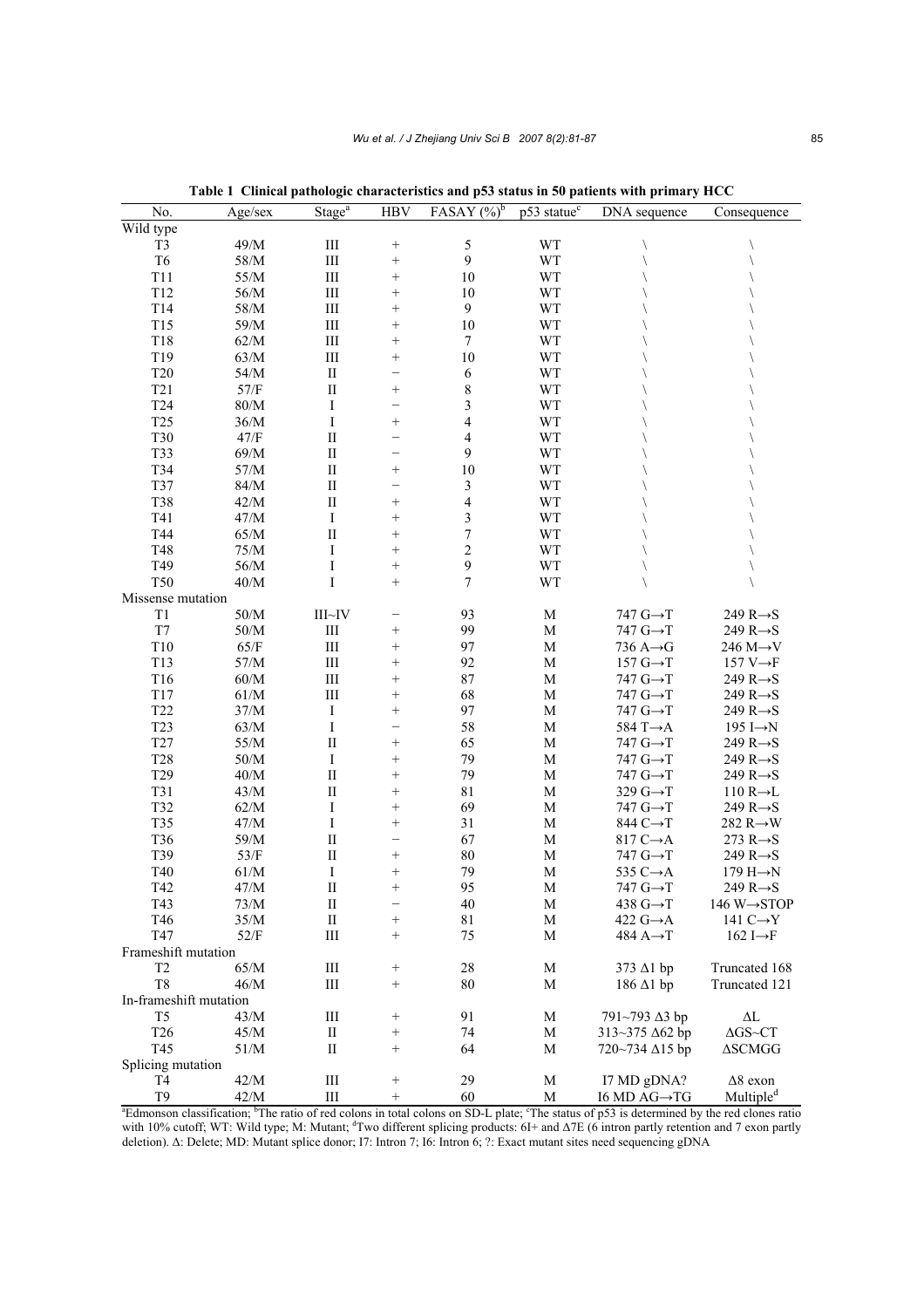have led to the development of various screening procedures in order to increase the speed, sensitivity and specificity of p53 mutation detection. Compared with IHC, genomic sequencing, which usually detect exon 5~8 and a single from normal tissue can easily mask the mutant peak, and single-strand conformation polymorphism (SSCP), FASAY was proved to reach the highest sensitivity (Meinhold-Heerlein *et al*., 2001; Watanabe *et al*., 2004), due to the fact that a larger region exon 4~10 of p53 gene was tested, mutations can be detected in the presence of large amounts of normal tissue because hundreds of clones are examined from each sample and the simple red vs white read-out means that mutations are not easily overlooked (Chappuis *et al*., 1999).

The FASAY detected 29 mutations in the 50 tumors investigated (58%), and the sequencing analysis confirmed that all 29 FASAY positive tumors harbored mutations, with no mutations detected in any FASAY negative tumors. In these mutations, the non-missense mutations including frameshift, in-frame deletion and splice mutation took place 7 times, accounting for 24% in total mutations detected by FASAY in HCC. In contrast, less than 20% of p53 mutations in the UMD database (http://www.umd.be: 2072/) were non-missense mutations, with splice mutations in the p53 gene described as rare events that occur at a frequency of less than 1% (Holmila *et al*., 2003). Using RNA as starting material for a test, relatively rare mutant sequences can be detected by FASAY (Chappuis *et al*., 1999), partly due to the reason mentioned above. Recently, several reports about novel splicing mutations of p53 in other cancers were all detected by FASAY assay (Chappuis *et al*., 1999; Verselis *et al*., 2000; Holmila *et al*., 2003).

Geographic and ecologic studies of HCC are limited by the fact that regions with a high incidence of HCC frequently have a population that is simultaneously exposed to AFB1 and HBV (Kirk *et al*., 2000). China has a population with a high incidence of HCC, chronic HBV infection, and a high exposure to AFB1 (Hsu *et al*., 1991; Parkin *et al*., 2005). Among patients with HCC, we did not observe any differences in chronic infection with HBV (based on HBsAg status) between those patients with HCC who were positive and negative for p53 mutation. In this study, the patients with HBV positive (based on HBsAg status) were 41, in which 16 were p53 wild type (16/21) and 25 p53 were mutants (25/29),  $P > 0.05$ . On the other hand 249<sup>Ser</sup>, as a "hotspot" mutation for HCC, in our study the frequency percent was 37.9% (11/29), and no statistically significant correlation was found between this mutation and various clinical pathologic characteristics.

We have established a routine procedure for the detection of p53 mutations in HCC samples using the FASAY procedure. The results of the present study demonstrated that FASAY is a sensitive method for detecting various p53 mutations. Additional large-scale studies are needed to determine whether p53 status may be associated with tumor progression and chemosensitivity, and whether p53 mutation have independent prognosis value in China.

## **References**

- Bressac, B., Kew, M., Wands, J., Ozturk, M., 1991. Selective G to T mutations of p53 gene in hepatocellular carcinoma from southern Africa. *Nature*, **350**(6317):429-431. [doi:10.1038/350429a0]
- Chappuis, P.O., Estreicher, A., Dieterich, B., Bonnefoi, H., Otter, M., Sappino, A.P., Iggo, R., 1999. Prognostic significance of p53 mutation in breast cancer: frequent detection of non-missense mutations by yeast functional assay. *Int. J. Cancer*, **84**(6):587-593. [doi:10.1002/(SICI) 1097-0215(19991222)84:6<587::AID-IJC8>3.0.CO;2-8]
- Flaman, J.M., Frebourg, T., Moreau, V., Charbonnier, F., Martin, C., Chappuis, P., Sappino, A.P., Limacher, I.M., Bron, L., Benhattar, J., *et al*., 1995. A simple p53 functional assay for screening cell lines, blood, and tumors. *Proc. Natl. Acad. Sci. USA*, **92**(9):3963-3967. [doi:10.1073/pnas.92.9.3963]
- Gietz, D., St Jean, A., Woods, R.A., Schiestl, R.H., 1992. Improved method for high efficiency transformation of intact yeast cells. *Nucleic. Acids Res.*, **20**(6):1425. [doi:10.1093/nar/20.6.1425]
- Holmila, R., Fouquet, C., Cadrane, J., Zalcman, G., Soussi, T., 2003. Splice mutations in the p53 gene: case report and review of the literature. *Hum. Mutat.*, **21**(1):101-102. [doi:10.1002/humu.9104]
- Hsu, I.C., Metcalf, R.A., Sun, T., Welsh, J.A., Wang, N.J., Harris, C.C., 1991. Mutational hotspot in the p53 gene in human hepatocellular carcinomas. *Nature*, **350**(6317): 427-428. [doi:10.1038/350427a0]
- Huang, X.H., Sun, L.H., Lu, D.D., Sun, Y., Ma, L.J., Zhang, X.R., Huang, J., Yu, L., 2003. Codon 249 mutation in exon 7 of p53 gene in plasma DNA: maybe a new early diagnostic marker of hepatocellular carcinoma in Qidong risk area, China. *World J. Gastroenterol.*, **9**(4):692-695.
- Kirk, G.D., Camus-Randon, A.M., Mendy, M., Goedert, J.J., Merle, P., Trepo, C., Brechot, C., Hainaut, P., Montesano, R., 2000. Ser-249 p53 mutations in plasma DNA of pa-